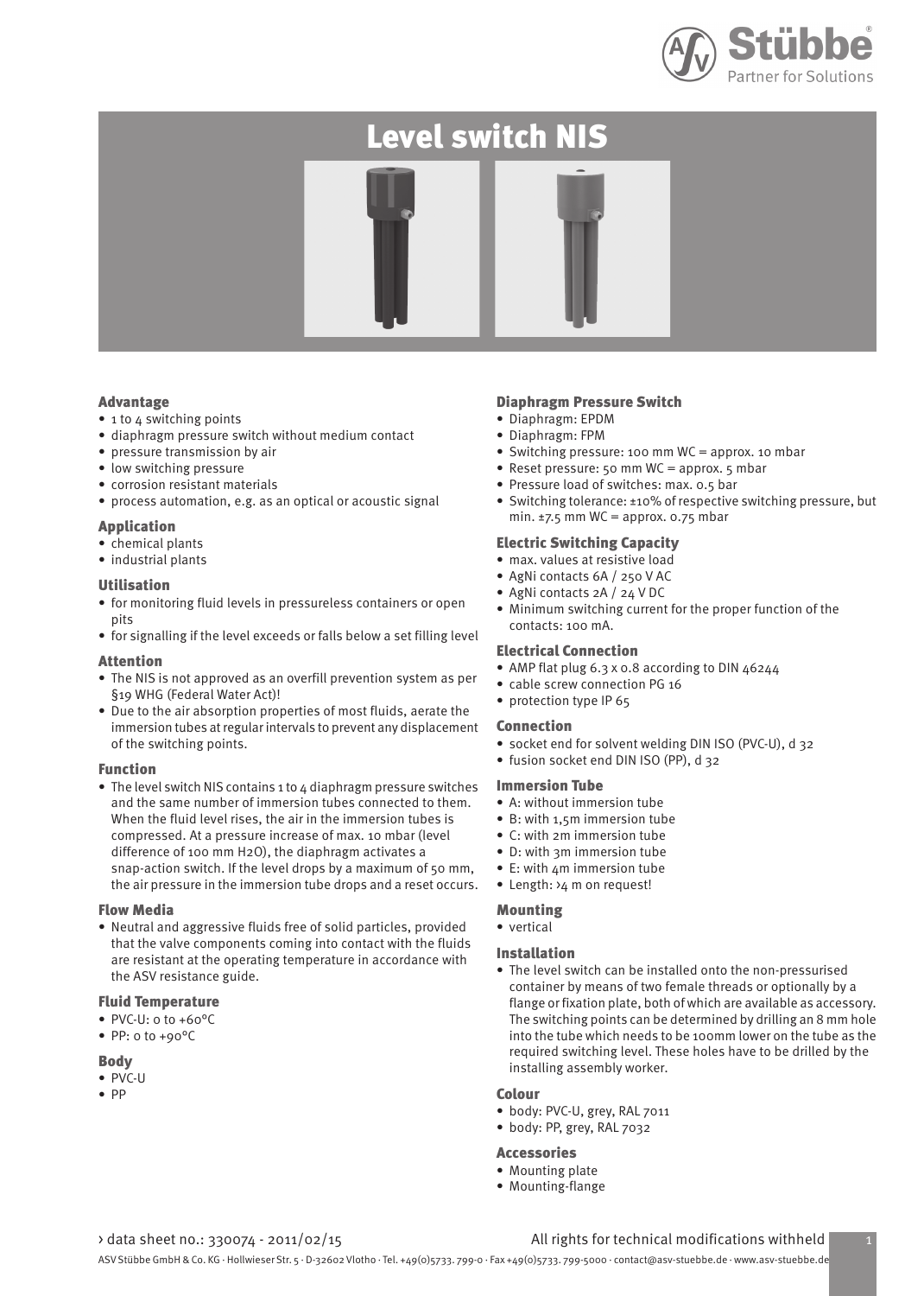

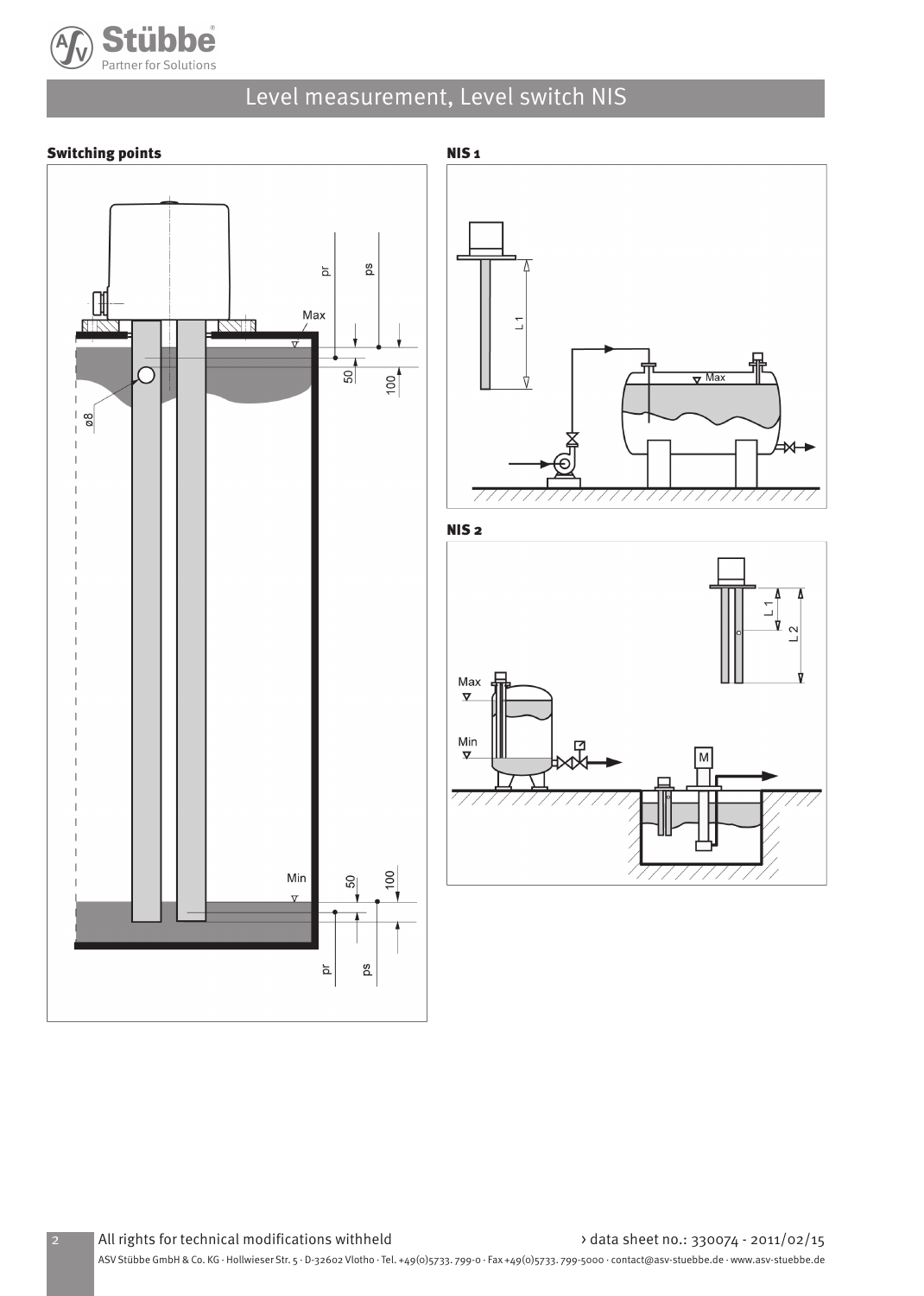







#### Operating note

Safe operation of the valve can only be ensured if it is properly installed, operated, serviced or repaired by qualified personnel according to its intended use while observing the accident prevention regulations, safety regulations, relevant standards, directives/technical regulations or codes of practice such as e.g. DIN, DIN EN, DIN ISO and DVS\*. \*DVS = German Welding Society The intended use includes adhering to specified limit values for pressure and temperature, as well as checking the resistance. This requires all components coming into contact with the medium to be "resistant" in accordance with the ASV resistance guide.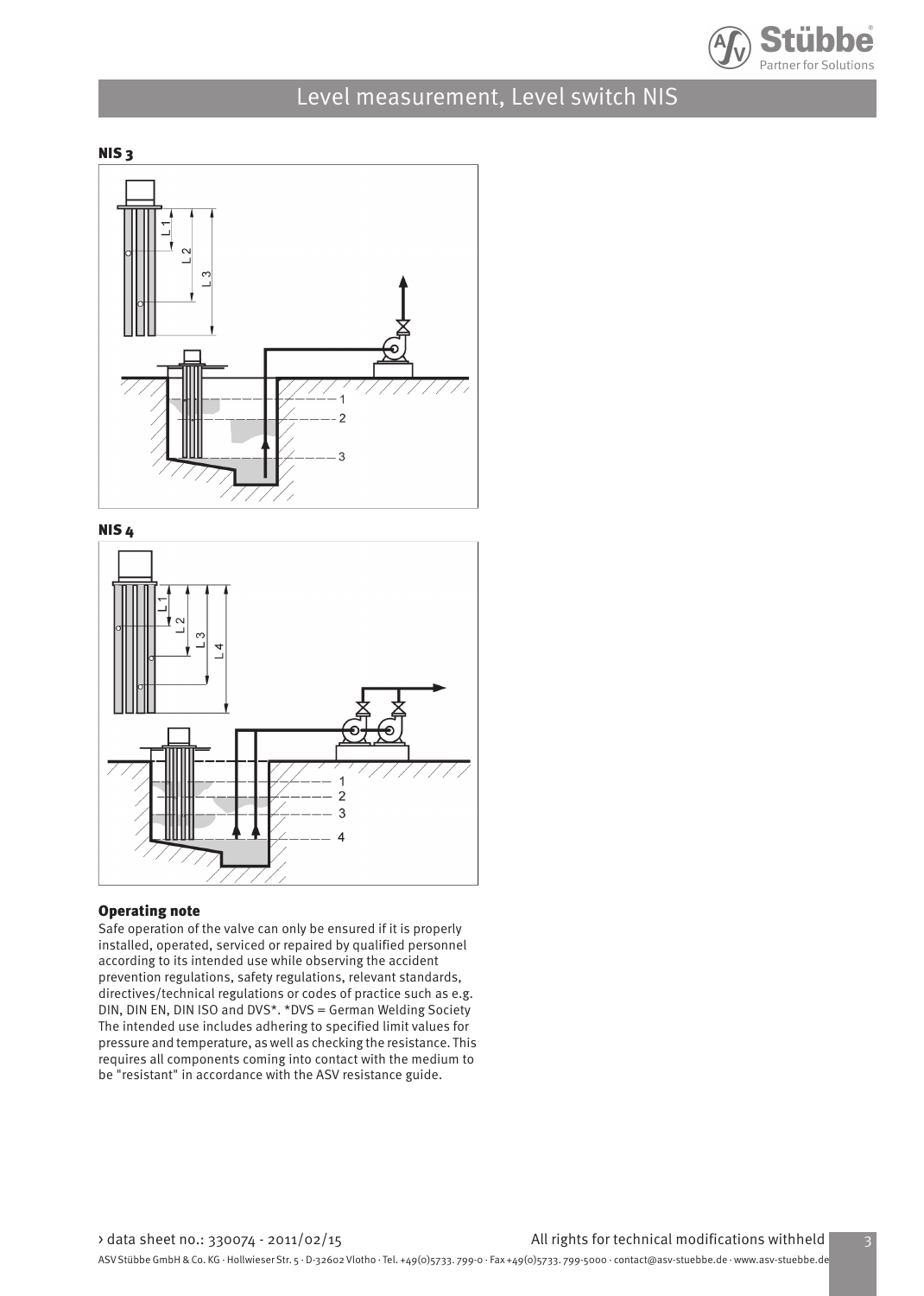



| body PVC-U         | ' m '       |           |                  |                  |          |                  |
|--------------------|-------------|-----------|------------------|------------------|----------|------------------|
|                    |             |           |                  |                  |          |                  |
| size               | d(mm)       |           | 32               | 32               | 32       | 32               |
| pressure range     | L(mm)       |           | $\circ$          | O                | $\Omega$ | $\circ$          |
|                    | version     |           | NIS <sub>1</sub> | NIS <sub>2</sub> | $NIS_3$  | NIS <sub>4</sub> |
| Connection         | sealing     | ident No. |                  |                  |          |                  |
| PVC-U              | <b>EPDM</b> |           | 62134            | 62135            | 62136    | 62137            |
| socket end DIN ISO | FPM         |           | 52432            | 52431            | 52430    | 52429            |

| body PVC-U         | Н                         |           |                  |                  |         |         |
|--------------------|---------------------------|-----------|------------------|------------------|---------|---------|
|                    |                           |           |                  |                  |         |         |
| size               | $\mathsf{d}(\mathsf{mm})$ |           | 32               | 32               | 32      | 32      |
| pressure range     | $\mathsf{L}_1$ (mm)       |           | 1,500            | 1,500            | 1,500   | 1,500   |
|                    | version                   |           | NIS <sub>1</sub> | NIS <sub>2</sub> | $NIS_3$ | $NIS_4$ |
| Connection         | sealing                   | ident No. |                  |                  |         |         |
| PVC-U              | <b>EPDM</b>               |           | 142107           | 142112           | 142117  | 142122  |
|                    | <b>FPM</b>                |           | 142127           | 142132           | 142137  | 142142  |
| socket end DIN ISO |                           |           |                  |                  |         |         |

| body PVC-U         |                             |            |         |                  |         |         |
|--------------------|-----------------------------|------------|---------|------------------|---------|---------|
|                    |                             |            |         |                  |         |         |
| size               | d(mm)                       |            | 32      | 32               | 32      | 32      |
| pressure range     | $\vert$ L <sub>2</sub> (mm) |            | 2,000   | 2,000            | 2,000   | 2,000   |
|                    | version                     |            | $NIS_1$ | NIS <sub>2</sub> | $NIS_3$ | $NIS_4$ |
| Connection         | sealing                     | lident No. |         |                  |         |         |
| PVC-U              | <b>EPDM</b>                 |            | 142108  | 142113           | 142118  | 142123  |
| socket end DIN ISO | <b>IFPM</b>                 |            | 142128  | 142133           | 142138  | 142143  |

| body PVC-U         | П                               |           |                  |                  |         |         |
|--------------------|---------------------------------|-----------|------------------|------------------|---------|---------|
|                    |                                 |           |                  |                  |         |         |
| size               | d(mm)                           |           | 32               | 32               | 32      | 32      |
| pressure range     | $\left  \text{L3}(m m) \right $ |           | 3,000            | 3,000            | 3,000   | 3,000   |
|                    | version                         |           | NIS <sub>1</sub> | NIS <sub>2</sub> | $NIS_3$ | $NIS_4$ |
| Connection         | sealing                         | ident No. |                  |                  |         |         |
| PVC-U              | <b>EPDM</b>                     |           | 142109           | 142114           | 142119  | 142124  |
| socket end DIN ISO | FPM                             |           | 142129           | 142134           | 142139  | 142144  |

ASV Stübbe GmbH & Co. KG · Hollwieser Str. 5 · D-32602 Vlotho · Tel. +49(0)5733. 799-0 · Fax +49(0)5733. 799-5000 · contact@asv-stuebbe.de · www.asv-stuebbe.de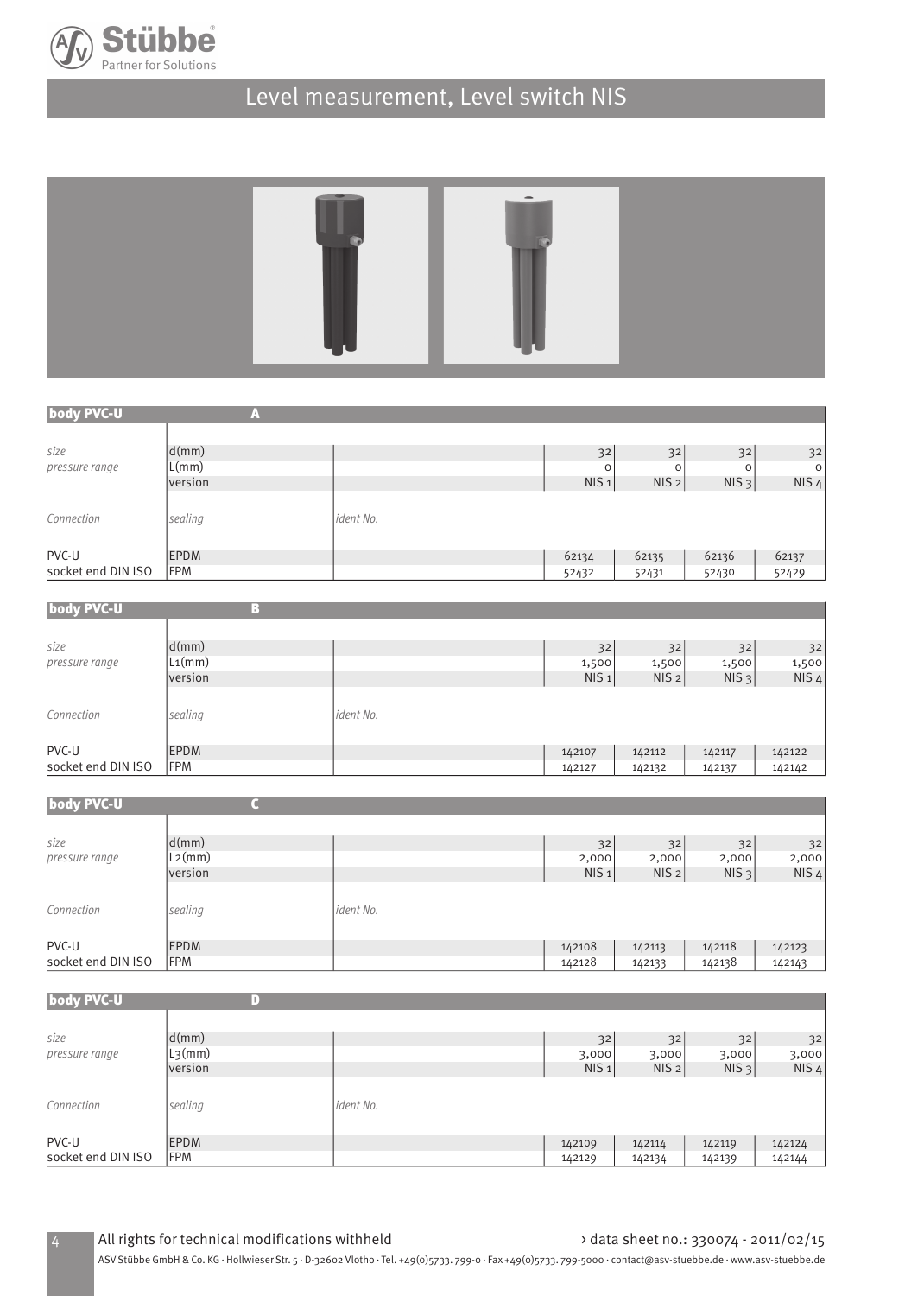



| body PVC-U         | 태           |                  |                  |                  |                  |                  |
|--------------------|-------------|------------------|------------------|------------------|------------------|------------------|
|                    |             |                  |                  |                  |                  |                  |
| size               | d(mm)       |                  | 32               | 32               | 32               | 32               |
| pressure range     | version     |                  | NIS <sub>1</sub> | NIS <sub>2</sub> | NIS <sub>3</sub> | NIS <sub>4</sub> |
|                    | $L_4$ (mm)  |                  | 4,000            | 4,000            | 4,000            | 4,000            |
| Connection         | sealing     | <i>ident No.</i> |                  |                  |                  |                  |
| PVC-U              | <b>EPDM</b> |                  | 142110           | 142115           | 142120           | 142125           |
| socket end DIN ISO | <b>FPM</b>  |                  | 142130           | 142135           | 142140           | 142145           |

| <b>body PP</b>     | in 1        |           |                  |                  |         |         |
|--------------------|-------------|-----------|------------------|------------------|---------|---------|
| size               | d(mm)       |           | 32               | 32               | 32      | 32      |
| pressure range     | L(mm)       |           | $\circ$          | 0                | $\circ$ | $\circ$ |
|                    | version     |           | NIS <sub>1</sub> | NIS <sub>2</sub> | $NIS_3$ | $NIS_4$ |
| Connection         | sealing     | ident No. |                  |                  |         |         |
| <b>PP</b>          | <b>EPDM</b> |           | 62138            | 62139            | 62140   | 62141   |
| socket end DIN ISO | FPM         |           | 52433            | 52434            | 52435   | 52436   |

| <b>body PP</b>     | Н                           |           |                  |                  |         |         |
|--------------------|-----------------------------|-----------|------------------|------------------|---------|---------|
|                    |                             |           |                  |                  |         |         |
| size               | d(mm)                       |           | 32               | 32               | 32      | 32      |
| pressure range     | $\vert$ L <sub>1</sub> (mm) |           | 1,500            | 1,500            | 1,500   | 1,500   |
|                    | version                     |           | NIS <sub>1</sub> | NIS <sub>2</sub> | $NIS_3$ | $NIS_4$ |
| Connection         | sealing                     | ident No. |                  |                  |         |         |
| <b>PP</b>          | <b>EPDM</b>                 |           | 142147           | 142152           | 142157  | 142162  |
| socket end DIN ISO | <b>FPM</b>                  |           | 142167           | 142172           | 142177  | 142182  |

| <b>body PP</b>     |             |           |                  |                  |         |         |
|--------------------|-------------|-----------|------------------|------------------|---------|---------|
|                    |             |           |                  |                  |         |         |
| size               | d(mm)       |           | 32               | 32               | 32      | 32      |
| pressure range     | $L_2$ (mm)  |           | 2,000            | 2,000            | 2,000   | 2,000   |
|                    | version     |           | NIS <sub>1</sub> | NIS <sub>2</sub> | $NIS_3$ | $NIS_4$ |
| Connection         | sealing     | ident No. |                  |                  |         |         |
| <b>PP</b>          | <b>EPDM</b> |           | 142148           | 142153           | 142158  | 142163  |
| socket end DIN ISO | <b>FPM</b>  |           | 142168           | 142173           | 142178  | 142183  |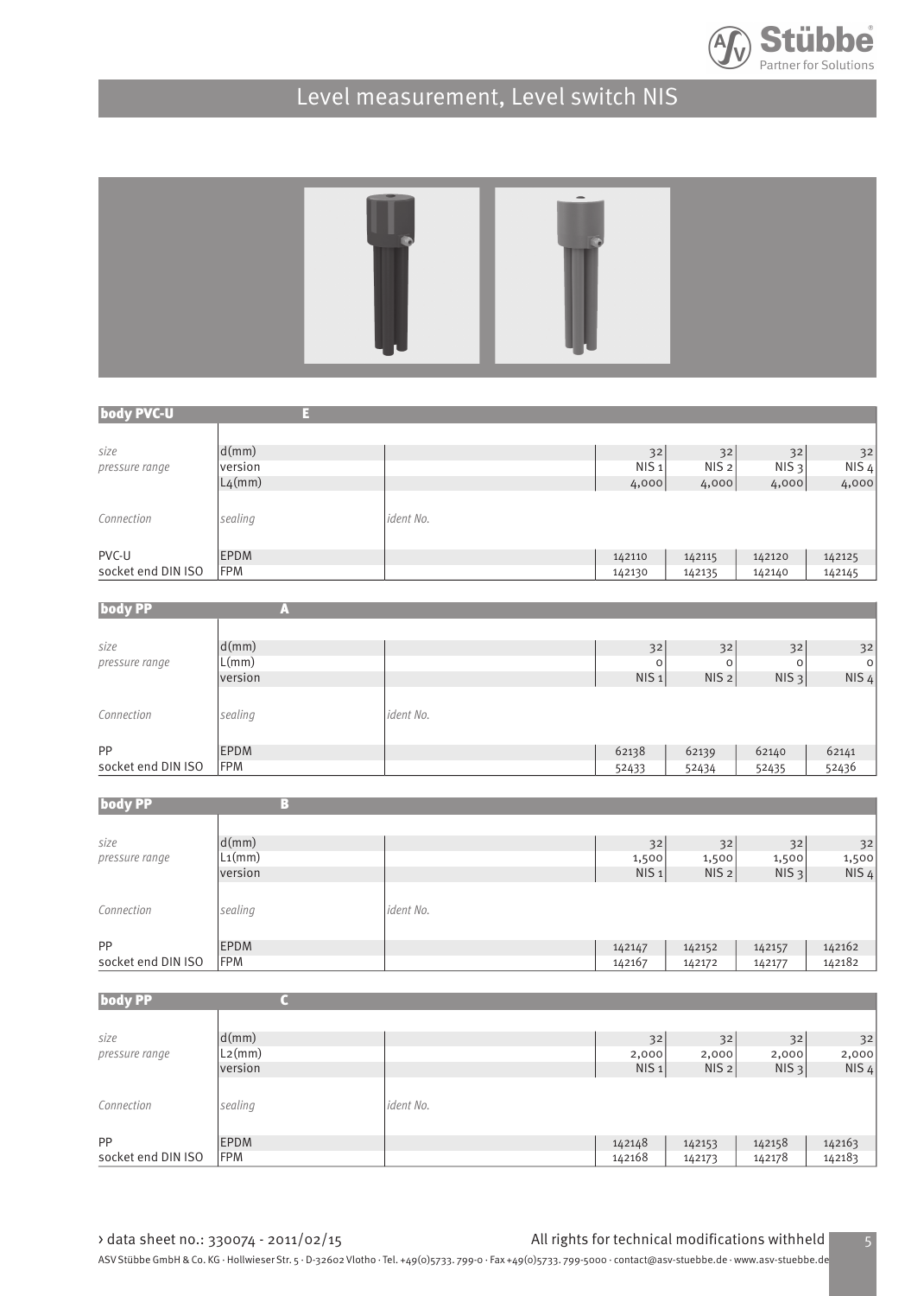



| <b>body PP</b>     |                                 |           |                  |                  |         |         |
|--------------------|---------------------------------|-----------|------------------|------------------|---------|---------|
|                    |                                 |           |                  |                  |         |         |
| size               | d(mm)                           |           | 32               | 32               | 32      | 32      |
| pressure range     | $\left  \text{L3}(m m) \right $ |           | 3,000            | 3,000            | 3,000   | 3,000   |
|                    | version                         |           | NIS <sub>1</sub> | NIS <sub>2</sub> | $NIS_3$ | $NIS_4$ |
| Connection         | sealing                         | ident No. |                  |                  |         |         |
| PP                 | <b>EPDM</b>                     |           | 142149           | 142154           | 142159  | 142164  |
| socket end DIN ISO | <b>IFPM</b>                     |           | 142169           | 142174           | 142179  | 142184  |

| <b>body PP</b>         |                   |           |                        |                        |                        |                        |
|------------------------|-------------------|-----------|------------------------|------------------------|------------------------|------------------------|
| size<br>pressure range | d(mm)<br> version |           | 32<br>NIS <sub>1</sub> | 32<br>NIS <sub>2</sub> | 32<br>NIS <sub>3</sub> | 32<br>NIS <sub>4</sub> |
|                        | $L_4$ (mm)        |           | 4,000                  | 4,000                  | 4,000                  | 4,000                  |
| Connection             | sealing           | ident No. |                        |                        |                        |                        |
| PP                     | <b>EPDM</b>       |           | 142150                 | 142155                 | 142160                 | 142165                 |
| socket end DIN ISO     | FPM               |           | 142170                 | 142175                 | 142180                 | 142185                 |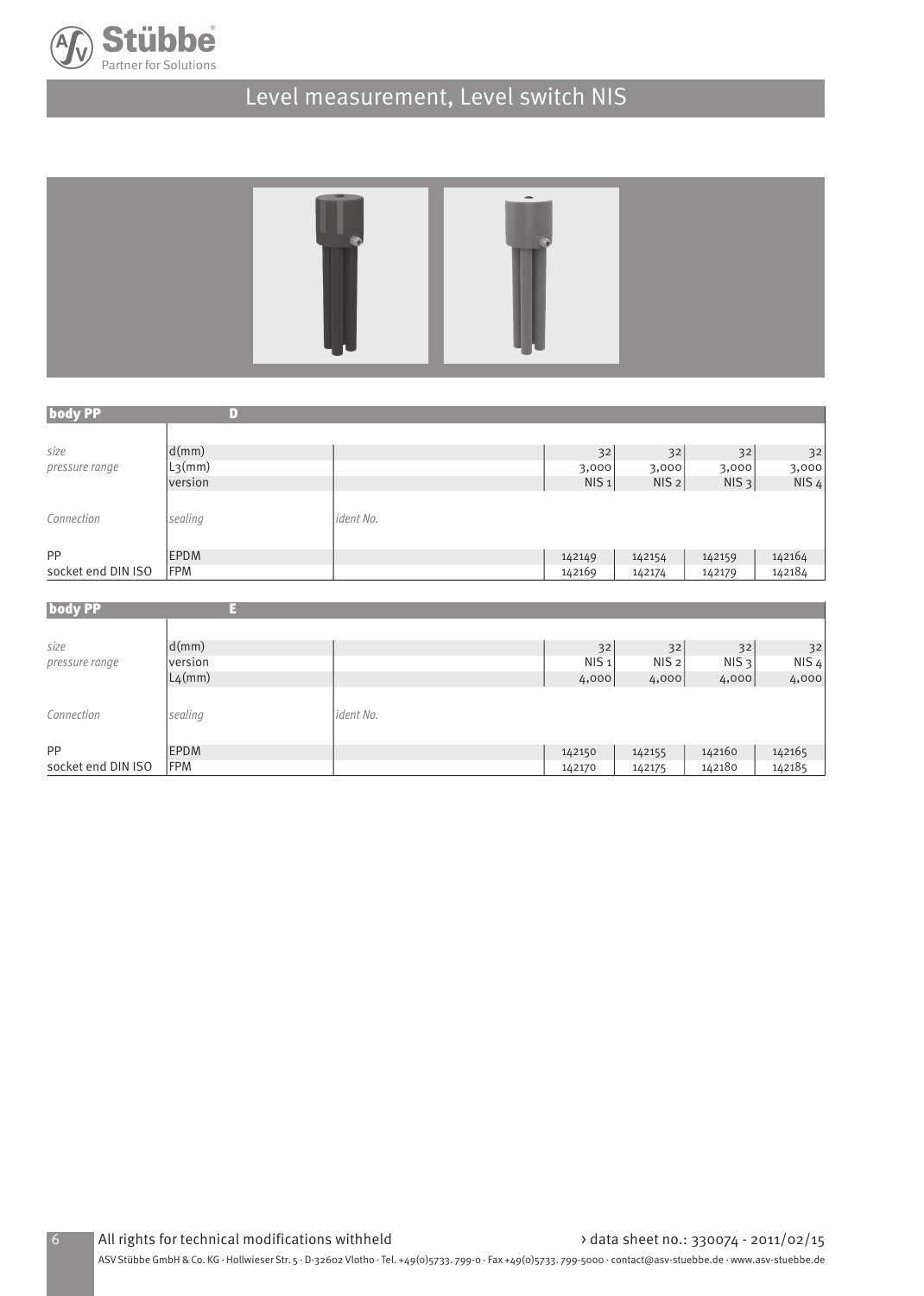



#### Standard dimensions

| d(mm)          |                | 32               | 32               | 32               | 32               |
|----------------|----------------|------------------|------------------|------------------|------------------|
| version        |                | NIS <sub>1</sub> | NIS <sub>2</sub> | NIS <sub>3</sub> | NIS <sub>4</sub> |
| dimensions(mm) |                |                  |                  |                  |                  |
|                | d              | 32               | 32               | 32               | 32               |
|                | d <sub>1</sub> | 32               | 32               | 32               | 32               |
|                |                | $\circ$          | $\circ$          | $\circ$          | $\circ$          |
|                | L <sub>1</sub> | 1500             | 1500             | 1500             | 1500             |
|                | L <sub>2</sub> | 2000             | 2000             | 2000             | 2000             |
|                | L <sub>3</sub> | 3000             | 3000             | 3000             | 3000             |
|                | L4             | 4000             | 4000             | 4000             | 4000             |

#### Accessories

flange with mounting screws



 $= 50994$ Ident PVC-U Ident PP  $= 50997$ 

#### Accessories

plate with mounting screws